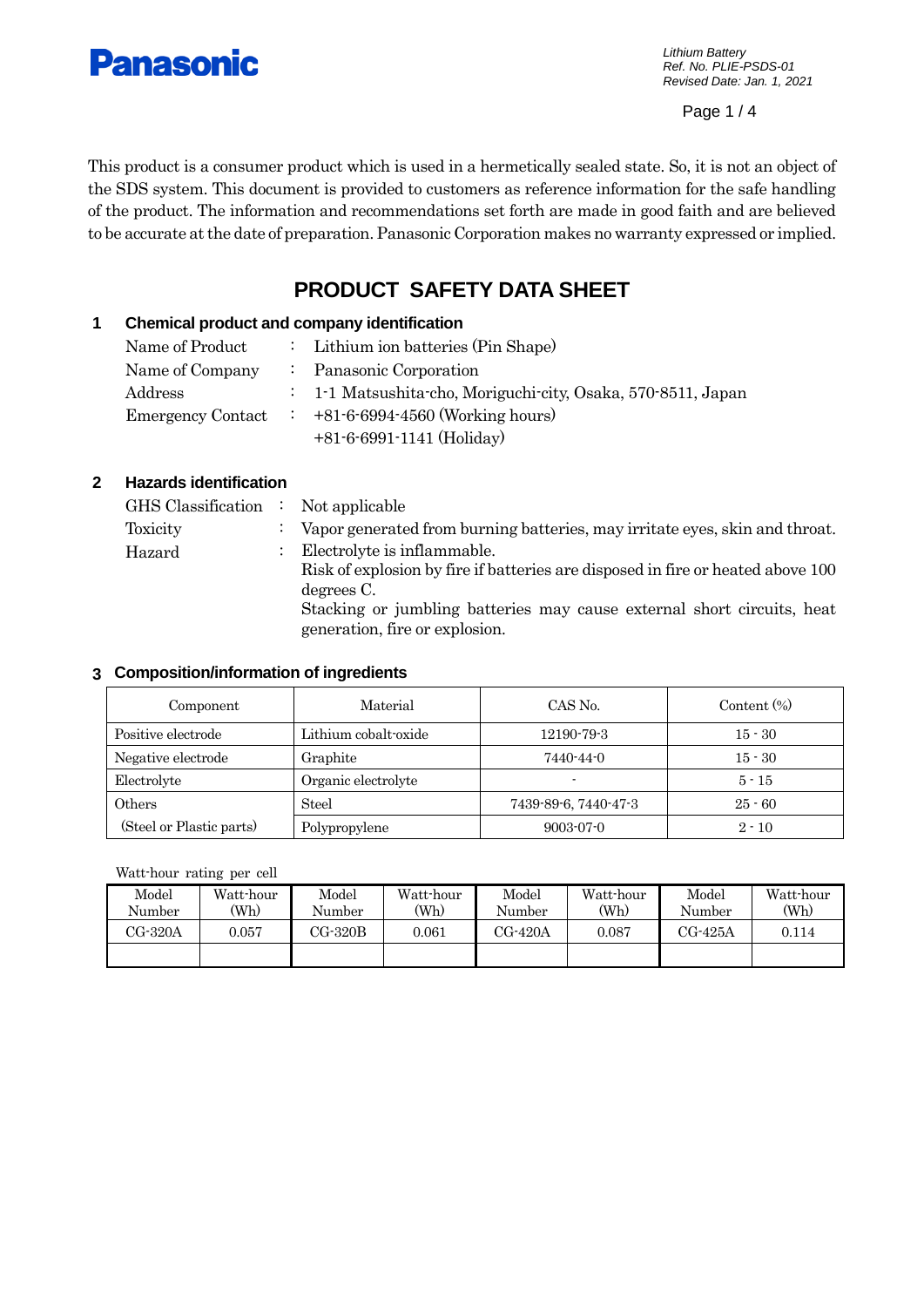

Page 2 / 4

| 4 | <b>First aid measures</b>    | (in case of electrolyte leakage from the battery)                                                                                                                                                                             |
|---|------------------------------|-------------------------------------------------------------------------------------------------------------------------------------------------------------------------------------------------------------------------------|
|   | Eye contact                  | Flush the eyes with plenty of clean water for at least 15 minutes<br>$\ddot{\cdot}$<br>immediately, without rubbing. Get immediate medical treatment.<br>If appropriate procedures are not taken, this may cause eye injury.  |
|   | Skin contact                 | Wash the contact areas off immediately with plenty of water and<br>÷<br>soap. If appropriate procedures are not taken, this may cause sores<br>on the skin.                                                                   |
|   | Inhalation                   | Remove to fresh air immediately. Get medical<br>:<br>treatment<br>immediately.                                                                                                                                                |
| 5 | <b>Firefighting measures</b> |                                                                                                                                                                                                                               |
|   | Fire extinguishing agent     | Alcohol-resistant foam and dry sand are effective.<br>$\ddot{\cdot}$                                                                                                                                                          |
|   | Extinguishing method         | Since vapor, generated from burning batteries may make eyes, nose<br>$\ddot{\cdot}$<br>and throat irritates, be sure to extinguish the fire on the windward<br>side. Wear the respiratory protection equipment in some cases. |
| 6 |                              | Accidental release measures (in case of electrolyte leakage from the battery)<br>Take up with absorbent cloth, treat cloth as inflammable.                                                                                    |

Move the battery away from the fire.

| 7 | <b>Handling and storage</b> |                                                                                                                                                                                                                                                                                                                                                               |
|---|-----------------------------|---------------------------------------------------------------------------------------------------------------------------------------------------------------------------------------------------------------------------------------------------------------------------------------------------------------------------------------------------------------|
|   | Handling                    | . When packing the batteries, do not allow battery terminals to<br>contact each other, or contact with other metals. Be sure to pack<br>batteries by providing partitions in the packaging box, or in a<br>separate plastic bag so that the single batteries are not mixed<br>together.<br>. Use strong material for packaging boxes so that they will not be |
|   |                             | damaged by vibration, impact, dropping and stacking during<br>their transportation.                                                                                                                                                                                                                                                                           |
|   |                             | · Do not short-circuit, deform, throw into fire or disassemble.                                                                                                                                                                                                                                                                                               |
|   |                             | $\cdot$ Charge according to the conditions specified.                                                                                                                                                                                                                                                                                                         |
|   |                             | $\cdot$ Do not mix different type of batteries.                                                                                                                                                                                                                                                                                                               |
|   |                             | · Do not solder directly onto batteries.                                                                                                                                                                                                                                                                                                                      |
|   |                             | · Insert the battery correctly in electrical equipment.                                                                                                                                                                                                                                                                                                       |
|   |                             | . The batteries will be stored at room temperature, charged to<br>about 30-50% of capacity.                                                                                                                                                                                                                                                                   |
|   | <b>Storage</b>              | • Do not let water penetrate into packaging boxes during their<br>storage and transportation.                                                                                                                                                                                                                                                                 |
|   |                             | • Do not store the battery in places of the high temperature or<br>under direct sunlight.                                                                                                                                                                                                                                                                     |
|   |                             | Please also avoid the places of high humidity. Be sure not to<br>٠<br>expose the battery to condensation, rain or frozen condition                                                                                                                                                                                                                            |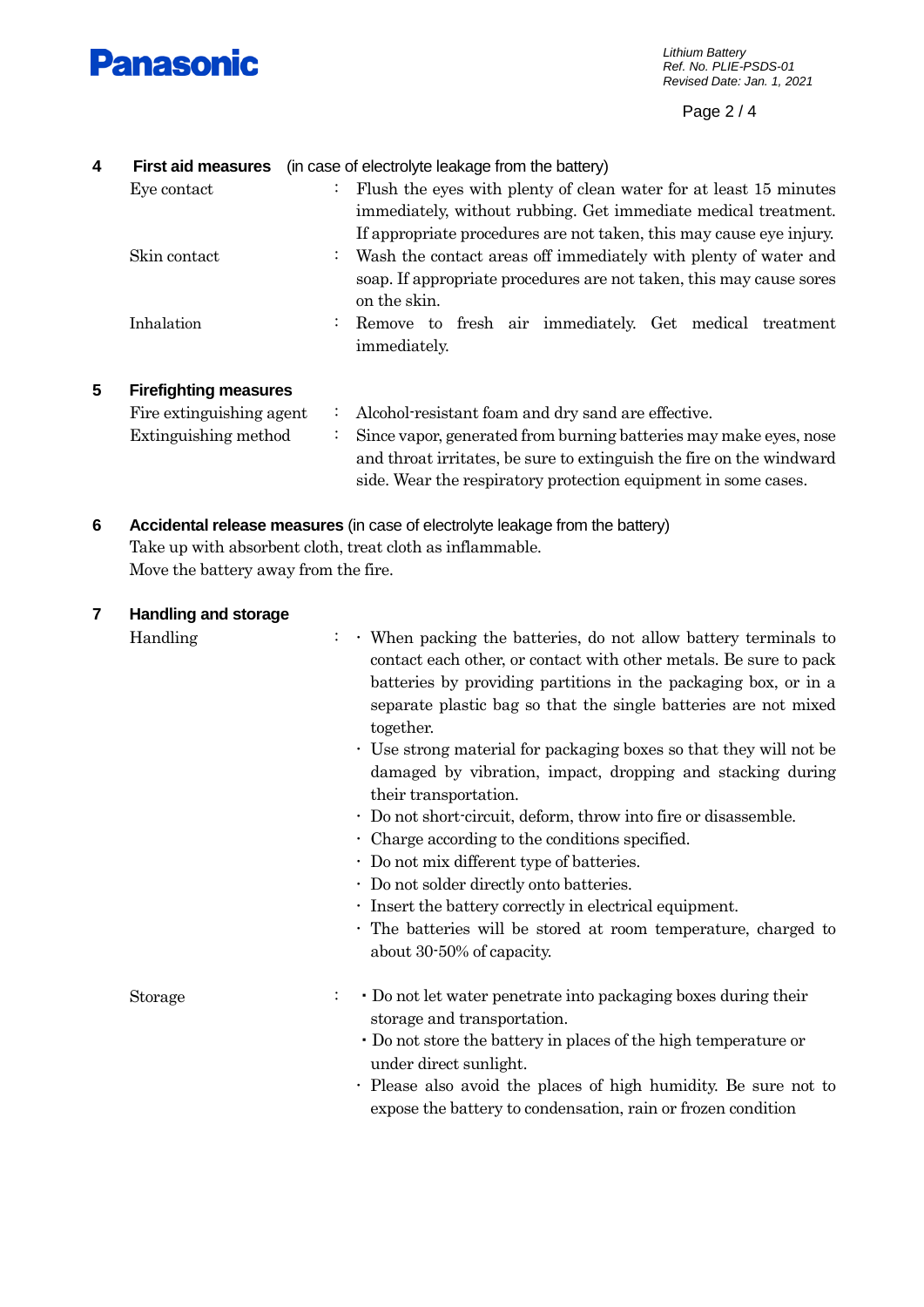

Page 3 / 4

# **8. Exposure controls and personal protection**

| Acceptable concentration | Not specified about Lithium Battery. |
|--------------------------|--------------------------------------|
| Facilities               | Nothing in particular.               |

Protective Equipment (in case of electrolyte leakage from the battery)

| <b>Respiratory Protection</b> | For most condition no respiratory protection. |
|-------------------------------|-----------------------------------------------|
| Hand Protection               | $\therefore$ Safety gloves.                   |
| Eye Protection                | : Safety goggle                               |

## **9. Physical and chemical properties**

| Appearance      | Pin shape |
|-----------------|-----------|
| Nominal Voltage | 3.8 volts |

## **10. Stability and reactivity**

Since batteries utilize a chemical reaction they are actually considered a chemical product. As such, battery performance will deteriorate over time even if stored for a long period of time without being used. In addition, the various usage conditions such as discharge, ambient temperature, etc. are not maintained within the specified ranges the life expectancy of the battery may be shortened or the device in which the battery is used may be damaged by electrolyte leakage.

## **11. Toxicological information**

Swallowing can lead to chemical bums, perforation of soft tissue, and death. Severe bums can occur within 2 hours of ingestion. Seek medical attention immediately.

## **12. Ecological information**

In case of the worn out battery was disposed in land, the battery case may be corroded, and leak electrolyte. However, there is no environmental impact information. Mercury (Hg), Cadmium (Cd) and Lead (Pb) are not used in cell.

## **13. Disposal considerations**

When the battery is worn out, dispose of it under the ordinance of each local government.

## **14. Transport information**

During the transportation of a large amount of batteries by ship, trailer or railway, do not leave them in the places of high temperatures and do not allow them to be exposed to condensation.

During the transportation do not allow packages to be dropped or damaged.

| Proper shipping name |    | : Lithium ion batteries                                                                                                                       |
|----------------------|----|-----------------------------------------------------------------------------------------------------------------------------------------------|
| UN Number, UN Class  |    | UN3480, Class9 (for the Air transport by PI965 Section IA or IB)                                                                              |
|                      | ÷. | Exemption (for the Marine transport and the Air transport by<br>Section II of PI 965, 966 or 967)                                             |
|                      |    | Even though the cells are classified as lithium ion batteries                                                                                 |
|                      |    | (UN3480 or UN3481), they are not subject to some requirements of<br>Dangerous Goods Regulations because they meet the following.              |
|                      |    | 1. for cells, the Watt-hour rating is not more than $20(2.7)$ Wh;<br>2. each cell is of the type proven to meet the requirements of each test |